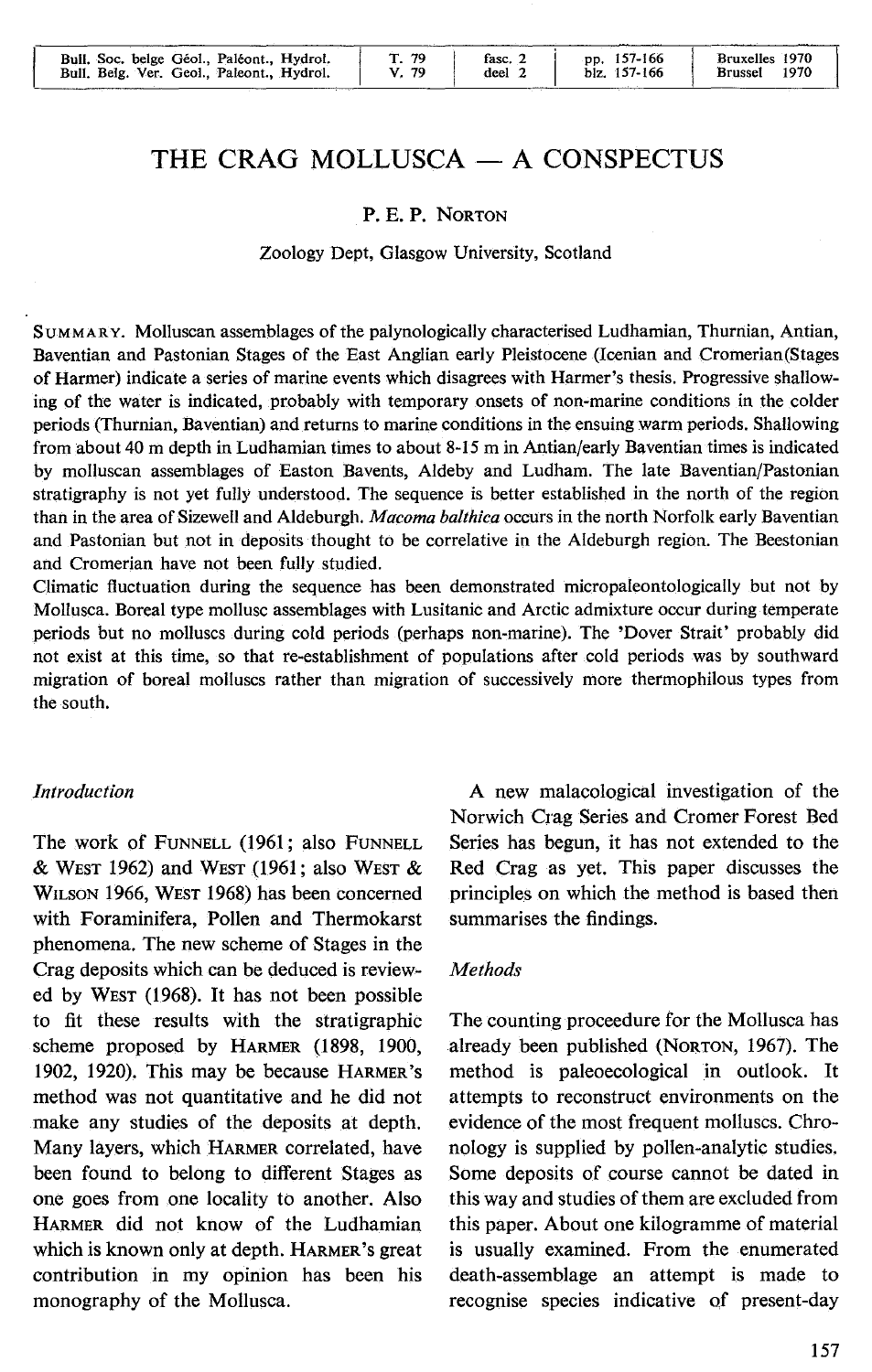

Figure 1. *Sketch-map of East Anglia with summary of Stage and Series names and localities mentioned in the text.*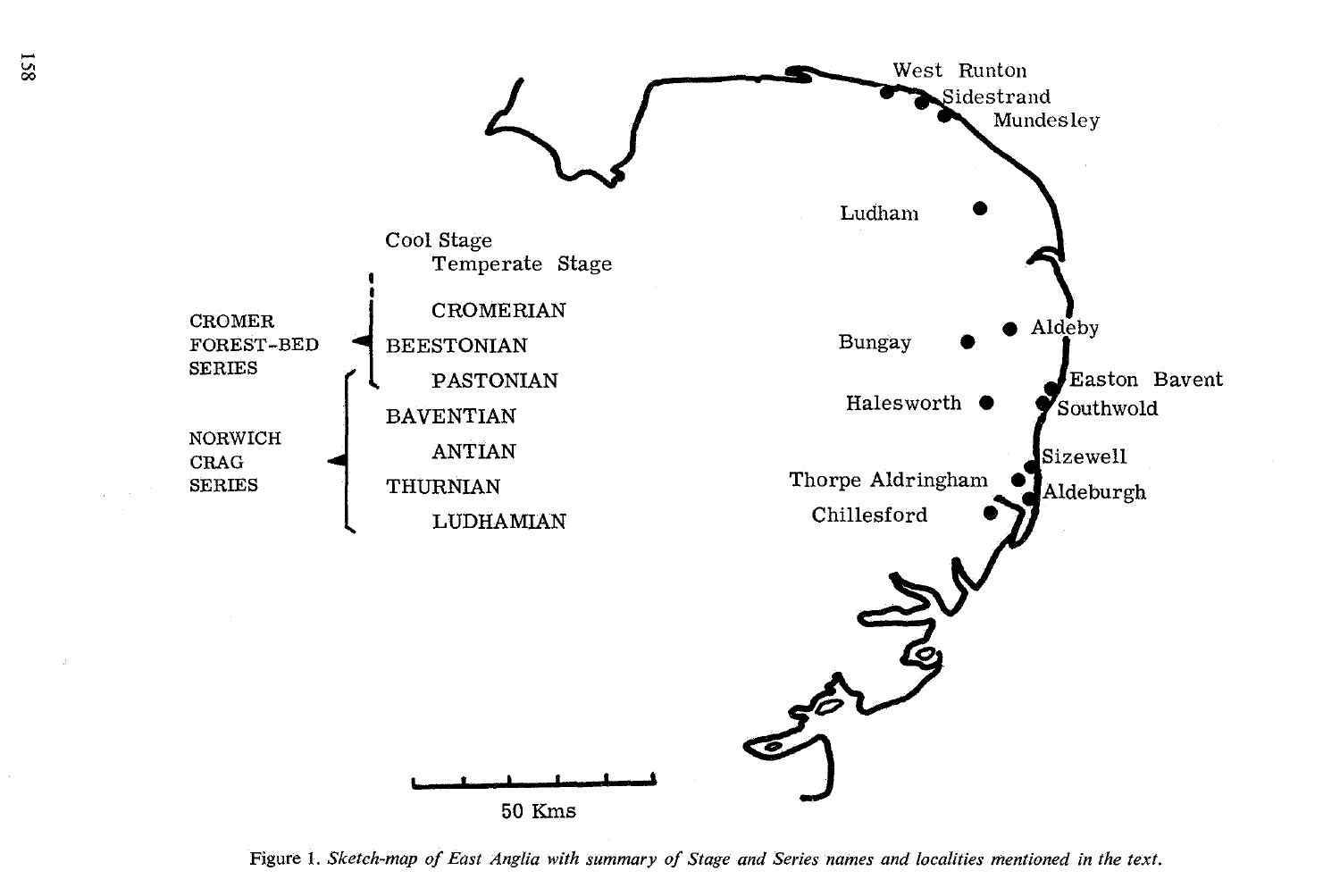ecotones (« Ecological Groups »). From the changing representation of these groups in the vertical sequence, attempts are made to reconstruct the changes in the life-environment and deposition-environment. Local sequences of Assemblage Zones are erected, each Zone having local, rather than general, significance. Eventually it may be possible, correlating laterally by pollen-analysis, to reconstruct the overall development of the marine environment.

#### *Tentative picture of the sequence*

I have made no new studies of the Coralline Crag or Red Crag. I have some understanding of mixed coniferous trees, including *Tsuga.*  Within this I have recognised three molluscan Assemblage Zones.

The basal set of assemblages have a high frequency of individuals of species now extinct, often very small Rissoid gastropods. Muddy sublittoral ecotones have contributed the greatest proportion of individuals amongst the species which are still extant. The death assemblages are diverse and varied.

The middle set of assemblages are also varied with representatives of many ecotones, predominantly those associated with a muddy substratum. In this and the preceeding zone are many shells of species which were previously recorded only from the Coralline Crag

| L.M.1 $-163$ ft to $-131$ ft |    | L.M.2 $-131$ ft to $-96$ ft |    | L.M.3 $-96ft$ to $-85\frac{1}{2}ft$ |    |
|------------------------------|----|-----------------------------|----|-------------------------------------|----|
| Rissoa curticostata          | 16 | Abra alba                   | 14 | Ahra alba                           | 42 |
| Anomia squamula              | 12 | Cal yptraea chinensis       | 13 | Cal yptraea chinensis               | 14 |
| Calyptraea chinensis         | 8  | Caecum glabrum              | 6  | Rissoa curticostata                 | 8  |
| Abra alba                    | 6  | Anomia squamula             | 5  | Anomia squamula                     | 3  |
| Hiatella arctica             | 5  | Rissoa curticostata         |    | Mytilus edulis                      | 3  |
| Cingula semicostata          |    | Turritella triplicata       | 4  | Chrysallida spiralis                | 3  |
| semicostata                  | 4  | Mytilus edulis              | 3  | Cingula semicostata                 |    |
|                              |    | Chrysallida spiralis        | 3  | semicostata                         | 2  |
|                              |    | Hiatella arctica            | າ  | Hvdrobia ulvae                      |    |

TABLE 1. *Ludhamian mollusc assemblages: Ludham*  Characterising species: mean frequencies  $\%$ : depths O.D.

of the Norwich Crag Series. The relation between this and the Red Crag is not clear at present. Also the relation between the Norwich Crag Series and Cromer Forest Bed Series is not clear.

### Ludhamian

This is the earliest Stage, named for Ludham. It is known only in the Ludham Borehole at present. The sediments are marine sands, 25 m thick at Ludham. They contain pollen indicating temperate conditions and a forest cover and Red Crag. It is not clear what their significance is; whether they are reworked (most have not that appearance) or whether they indicate synchroneity, in part, of the Ludhamian Crag with the Red Crag.

I consider the two lower Ludhamian zones were deposited in water which was initially about 40 m deep and became steadily shallower. In the uppermost zone the assemblages are dominated by an apparently autochthonous *Abra alba* assemblage which, I consider, was deposited in a muddy bottomed sea about 15 m deep.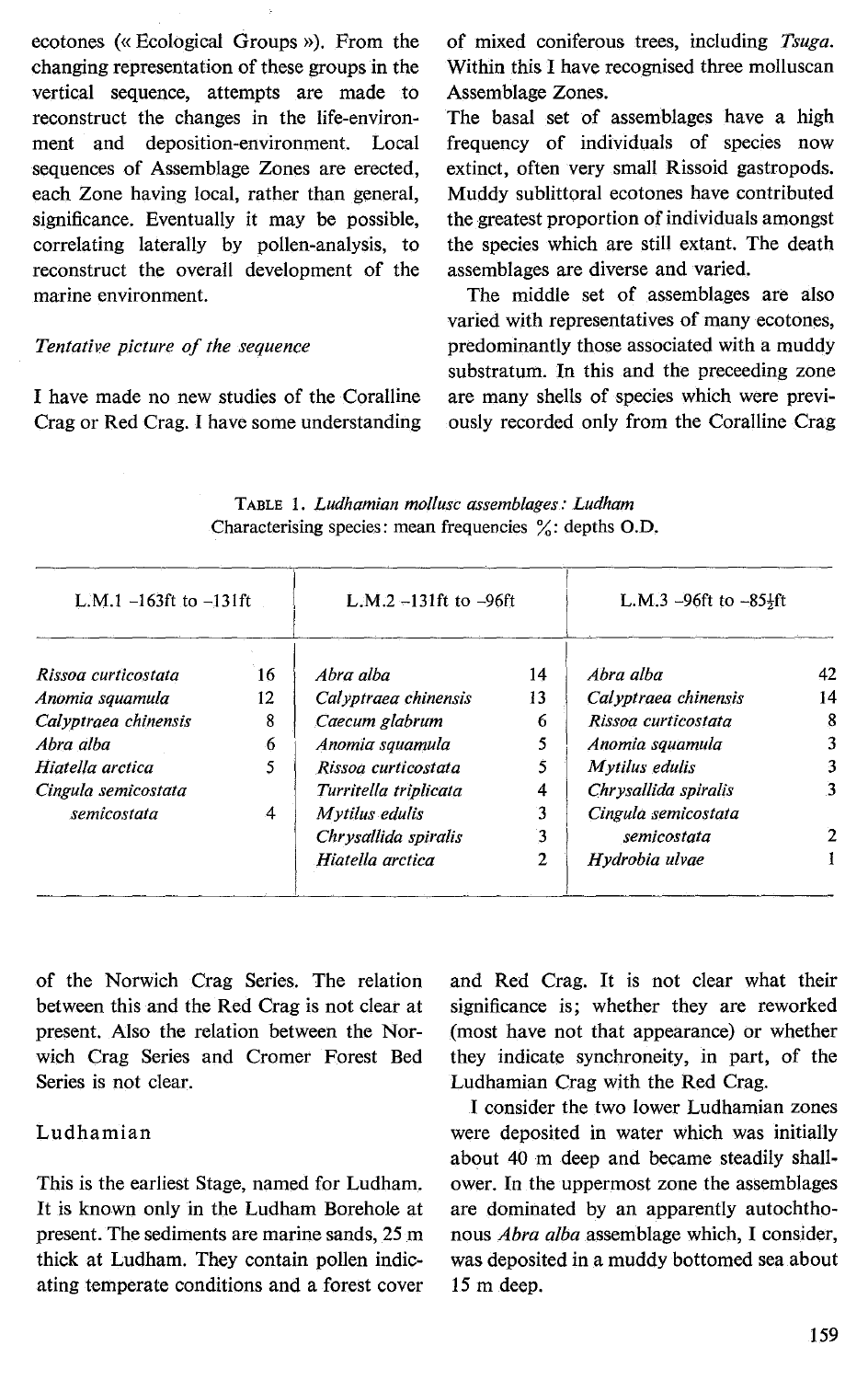### Thurnian

Marine or estuarine clays, 7 m thick at Ludham, with flora and Foraminifera indicating cool conditions with a subarctic park-landscape vegetation on the land surface. Molluscs are absent from this zone in the Ludham borehole, and at Southwold, where Thurnian pollen spectra also occur, there are no shells either.

### Antian

Shelly marine sands, 3 m thick at Ludham, with mixed thermophilous forest vegetation including *Tsuga.* At Ludham, after the interval of non-deposition in the Thurnian, marine molluscs had begun to be deposited again in

Aldeby the shells are very much more worn than at Ludham, indicating more violent depositional conditions. Almost all the identifiable shells are of sublittoral species, predominantly those which would have lived in fine or muddy sand. The assemblages are much less diverse than those at Ludham; in life, they probably occurred at about 10-15 m, but the depth at which deposition occurred, in view of the possibility of extensive transport of the shells, is hard to assess.

The Antian/early Baventian Crag at Easton Bavents is divided into three subzones by Mollusca.

The deposits of the basal subzone contain shells, almost 70 % of which are too worn for complete identification. However, they do not

|  | TABLE 2. Antian/Early Baventian mollusc assemblages |  |  |  |  |
|--|-----------------------------------------------------|--|--|--|--|
|  | Characterising species: frequencies as %            |  |  |  |  |

| LUDHAM L.M.5 $-67$ ft to $-55$ ft O.D. |                       |                                   |
|----------------------------------------|-----------------------|-----------------------------------|
| 12                                     | Cyprina islandica     | 6                                 |
| 8                                      | Spisula elliptica     | 5                                 |
| 6                                      | Hiatella arctica      | 5                                 |
| 5                                      | Lepton nitidum        | 4                                 |
| 5                                      | Cochlodesma praetenue | 2                                 |
| 4                                      | Mysella bidentata     |                                   |
| 3                                      |                       |                                   |
| 3                                      |                       |                                   |
|                                        |                       |                                   |
|                                        |                       | ALDEBY about $+23$ ft to $+25$ ft |

the top 1 m of Thurnian silts. They continue into the Antian. Here there is a *Spisula sub* $truncata$  - *Lepton nitidum* - *Mytilus edulis* -*Hydrobia ulvae* - *Littorina littorea* assemblage, interpreted as having been deposited in 5-8 m of water. Sublittoral shells are much Jess frequent in the Antian death assemblages than in the Ludhamian.

Pollen correlations show that the Crag at Aldeby and Easton Bavents is also Antian. At seem to contradict the identifiable ones, of which the majority are intertidal shells, especially those of rocky open shores. Deposition does not seem to have been *in situ.* In the two subzones above, particularly the top one, the assemblages are dominated by sublittoral shells and show less wear. They are not so diverse as at Ludham or Aldeby and show a greater frequency of inhabitants of muddy sand. *Macoma calcarea* (the dominant form of the middle subzone) gives way to *Corbula*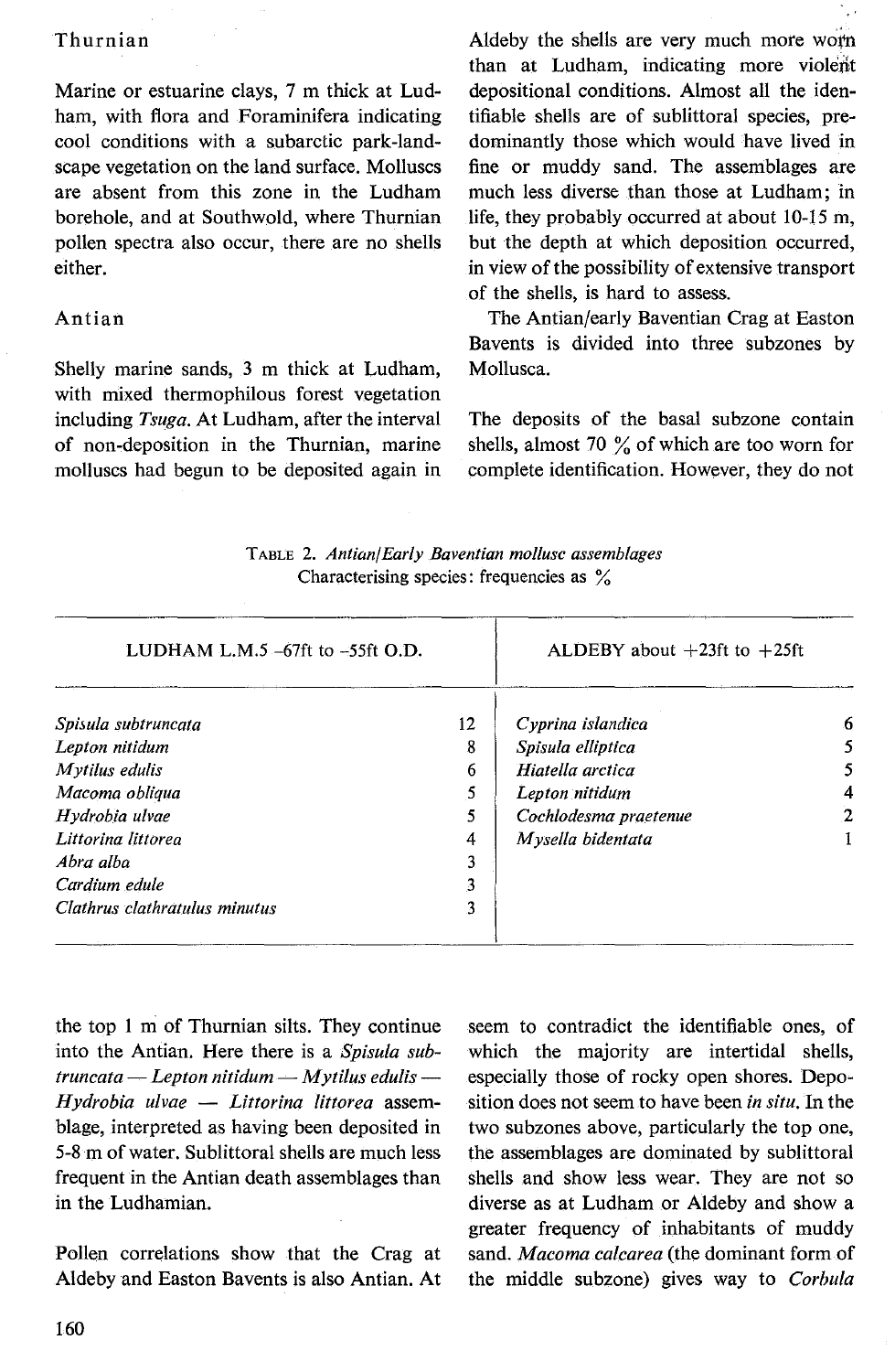| <b>EASTON BAVENTS 'B'</b> | Characterising species: frequencies as $\%$ |  |    |  |  |
|---------------------------|---------------------------------------------|--|----|--|--|
|                           |                                             |  |    |  |  |
| Littorina saxatilis       |                                             |  |    |  |  |
| Littorina littorea        |                                             |  |    |  |  |
| Cardium edule             |                                             |  |    |  |  |
| Mytilus edulis            |                                             |  |    |  |  |
| Corbula gibba             |                                             |  | 44 |  |  |
| Macoma calcarea           |                                             |  |    |  |  |
| Cyprina islandica         |                                             |  |    |  |  |

A: Subzone A, about  $+7$  to  $+8$ ft O.D.

B: Subzone B, about 8 to 11ft O.D.

C: Subzone C, about 11 to 14ft O.D.

*gibba* in the top subzone. *C. gibba* is a more thermophilous from but the evidence of the pollen is that the climate was becoming colder at this time. The top subzone extends into the Baventian (cold) Stage.

 $\tilde{\tau}_1$ 

As regards correlation between the Antian shelly sands at Ludham, Aldeby and Easton Bavents, there is nothing to be said. The three deposits are clearly of inner-sublittoral type but differ in the amount of violence the shells have suffered during the depositional processes.

#### Baventian

Marine, later perhaps estuarine, silty clays, 8 m thick at Ludham. On land the vegetation was an open-heath oceanic type, associated with cold climate. Mollusca are found in the early Baventian at Ludham, Easton Bavents (as already described) and Sizewell, where a thin band of clay with Baventian pollen occurs in the middle of 2 m of Crag. Mollusca occur in the late Baventian on the north coast of Norfolk.

| LUDHAM L.M. $6 - 55$ ft to $-40$ ft O.D. |    | SIZEWELL $-24$ <sup><math>\frac{1}{2}</math>ft to <math>-19</math>ft O.D.</sup> |  |    |
|------------------------------------------|----|---------------------------------------------------------------------------------|--|----|
| Calyptraea chinensis                     | 10 | Abra alba                                                                       |  | 43 |
| Astarte montagui                         | 4  | Corbula gibba                                                                   |  |    |
| Macoma calcerea                          | 4  | Cardium edule                                                                   |  |    |
| Yoldia oblongoides                       |    | Spisula subtruncata                                                             |  |    |
| Nucella lapillus vulgaris                |    | Calyptraea chinensis                                                            |  |    |
| Venus ovata                              |    |                                                                                 |  |    |
| Spisula subtruncata                      |    |                                                                                 |  |    |
| Anomia squamula                          | າ  |                                                                                 |  |    |
| Macoma praetenuis                        | 2  |                                                                                 |  |    |

| TABLE 4. Antian/Early Baventian mollusc assemblages $-3$ |  |
|----------------------------------------------------------|--|
| Characterising species: frequencies as $\%$              |  |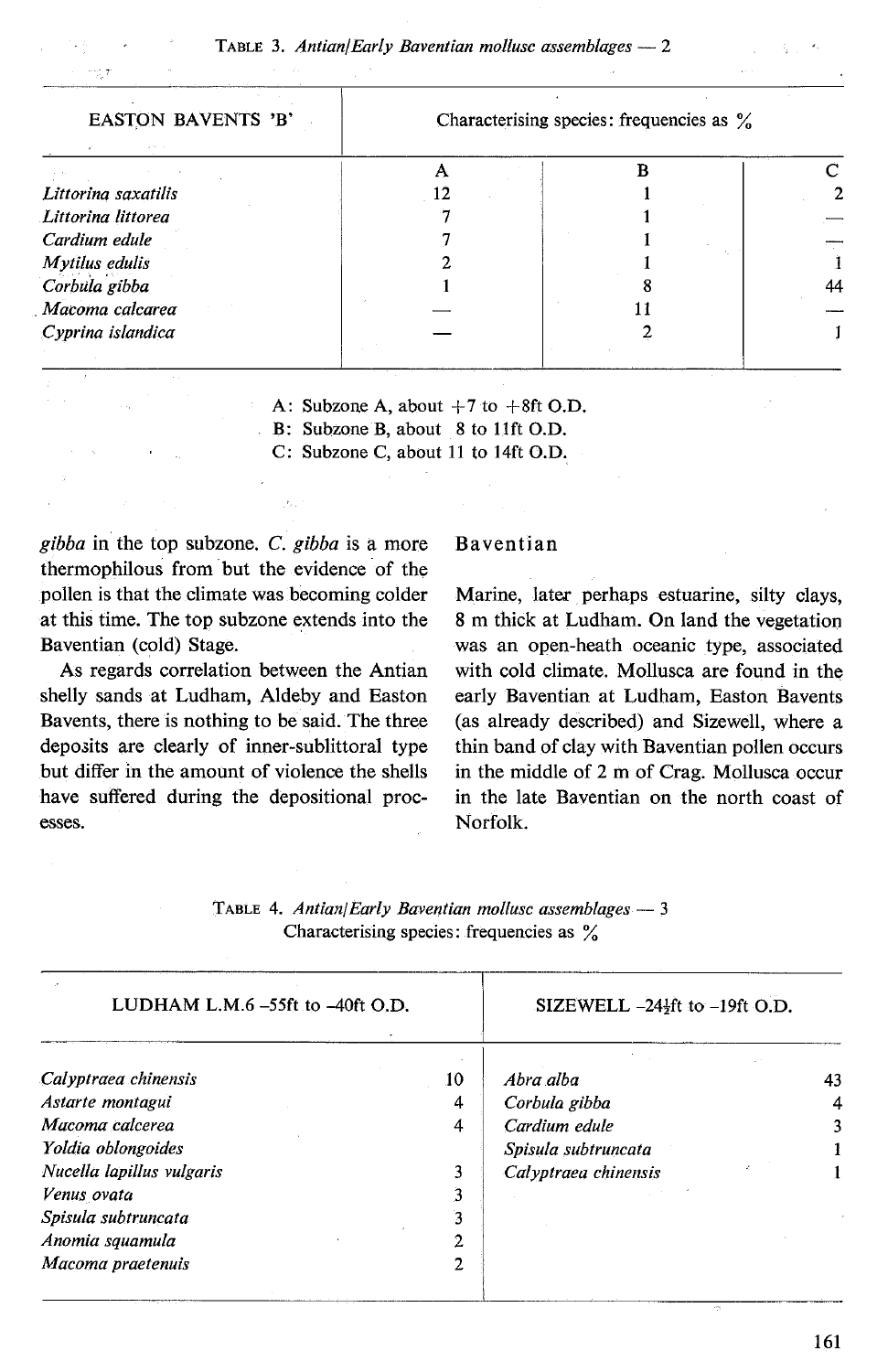The Baventian Crag assemblages at Ludham contain large numbers of extinct *Yoldia* and *Macoma,* and fewer intertidal shells than the Antian Crag (this trend was noticed also between the subzones B and C at Easton Bavents). At Ludham, as at Easton Bavents, there are many badly worn shells, suggesting a rough depositional environment. This is also true of SizeweII. At SizeweII the Crag is characterised by an aIIochtonous *Abra alba*  assemblage plus some shaIIow water shells, aII very worn. The Iife-assemblage seems to have occurred in much finer material than the Sizewell deposits. It was apparently deposited sublittorally.

In north Norfolk Baventian pollen spectra are found inland in borings at Mundesley and in 'Weybourne Crag' at West Runton, Sheringham and Sidestrand. 'Weybourne Crag' at other sites contains poilen spectra later than Baventian, thus as a time-unit 'Weybourne Crag' must be abandoned. The Netherlands 'Weybournian' cannot be corre-Iated with this facies, since this Dutch deposit has been shown not to exist - all the *Macoma balthica* recorded from it are *M. obliqua, M. calcarea* or *M. praetenuis* (SPAINK & NORTON, 1967).

*Macoma balthica* is first recorded in these Iate Baventian Crag deposits. It is unknown in the earlier Baventian/Iate Antian Crag further south.

### Pastonian

Marine or estuarine silts with a temperate flora but no *Tsuga* (or only a few grains), found on the north Norfolk coast, where the Pastonian includes the freshwater peat known at some sites as the Lower Freshwater Bed of Reid's Cromer Forest Bed Series. (Neither Reid 's sub-divisions of the Cromer Forest Bed Series, nor their sequence, can be maintained, and should be abandoned  $-$  WEST & WILSON 1966). The Pastonian Crag contains molluscan assemblages of "Weybourne Crag" type, of clearly littoral aspect, with *Macoma balthica*  in profusion.

Pastonian pollen spectra have also been identified further south, at Ludham, Outney Common Bungay, Sizewell, Thorpe Aldringham, Aldeburgh and Chillesford. WEST (unpublished paper) considers the associated Crag outcrops (called by HARMER 'Norwich Crag') to be Pastonian. If this is so why is there no *Macoma balthica* in the shelly Crag at Thorpe Aldringham, Aldeburgh & Chillesford?

The following hypothesis is offered. To test it further work is needed on the morphology and tectonics of the Crag basin, using especially the samples from the U.E.A. Research Borings Programme (Fig. 2).

The north and south parts of the Crag Basin (Fig. 2) are separated by a chalk ridge running out towards Halesworth. The north basin subsided during Ludhamian times. Both parts, except for north Norfolk, subsided during Thurnian, Antian and Baventian times; the sea level was lowered glacio-eustatically in the Thurnian and Baventian. In late Baventian times a local marine transgression in north Norfolk allowed the incursion of the 'Weybournian' fauna (with *Macoma balthica),*  forming deposits at Sidestrand and Mundesley The Pastonian was a time of regression on the north Norfolk coast, with deposition of thick estuarine silts. In these conditions the *Macoma balthica* stocks, with the rest of the 'Weybournian' fauna, became Iocally extinct. Later Pastonian, and younger, 'Weybournian' deposits on the north Norfolk coast are formed by reworking of the primary Baventian material. The Pastonian sea spread over the rest of the northern basin and the southern basin. Sheily Crag followed by silts was deposited in the south, silts alone in the northern basin. The shelly Crag Jacks *Macoma balthica,* which had become locally extinct after its short northern incursion in the Baventian and did not recolonise. Finaily during the deposition of the later part of the Cromer Forest Bed Series, eastward tilting of the whole basin became dominant, Ieaving the western part above sea level. (1 thank Roger BECK for discussions in the formation of this hypothesis).

At Aldeburgh the Pastonian silts have *Mya truncata* and *Yoldia* sp *in situ.* Shelly brown sands 30 cm below contain a very varied assemblage characterised by *Spisula subtruncata, Mytilus edulis juveniles, Calyptraea*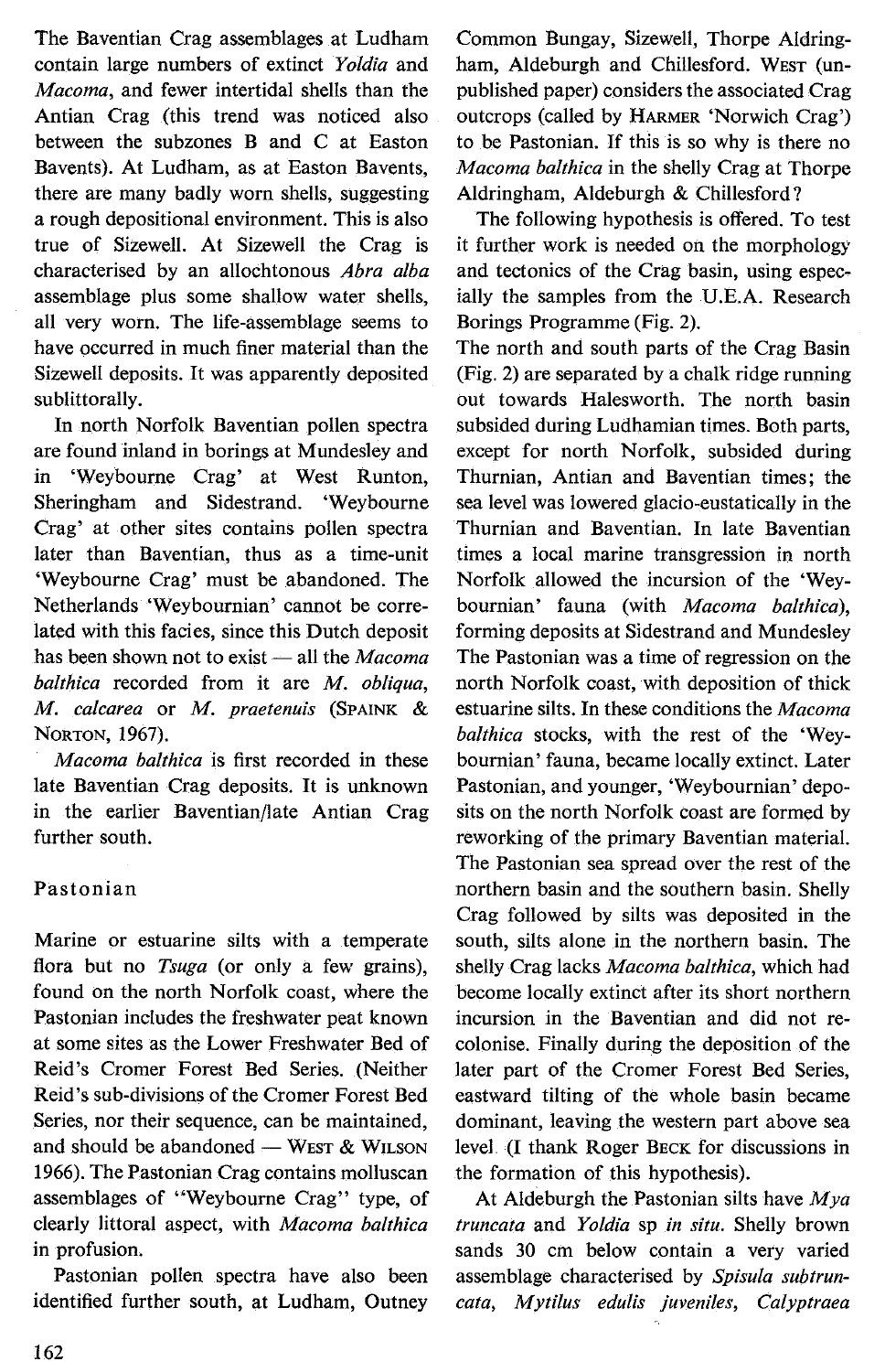

Figure 2. *Sketch-map of East Anglia showing the two main basins on the Crag base. The contour is at O.D.* 

|                | THORPE ALDRINGHAM<br>130 cms and 200 cms above Pastonian clay.<br>About 25ft O.D. |     |              |  |
|----------------|-----------------------------------------------------------------------------------|-----|--------------|--|
| 30             |                                                                                   | 130 | 200          |  |
| 17             | Hydrobia ulvae                                                                    | 84  | 63           |  |
| 9              | Cardium edule                                                                     | 16  | 12           |  |
| 6              | Littorina littorea                                                                | 3   | 6            |  |
| 6              | Corbula gibba                                                                     |     | 3            |  |
| $\overline{2}$ | Abra alba                                                                         |     | $\mathbf{2}$ |  |
|                |                                                                                   |     |              |  |
|                |                                                                                   |     |              |  |

TABLE 5. *Pastonian mollusc assemblages*  Characterising species  $-$  frequencies as  $\%$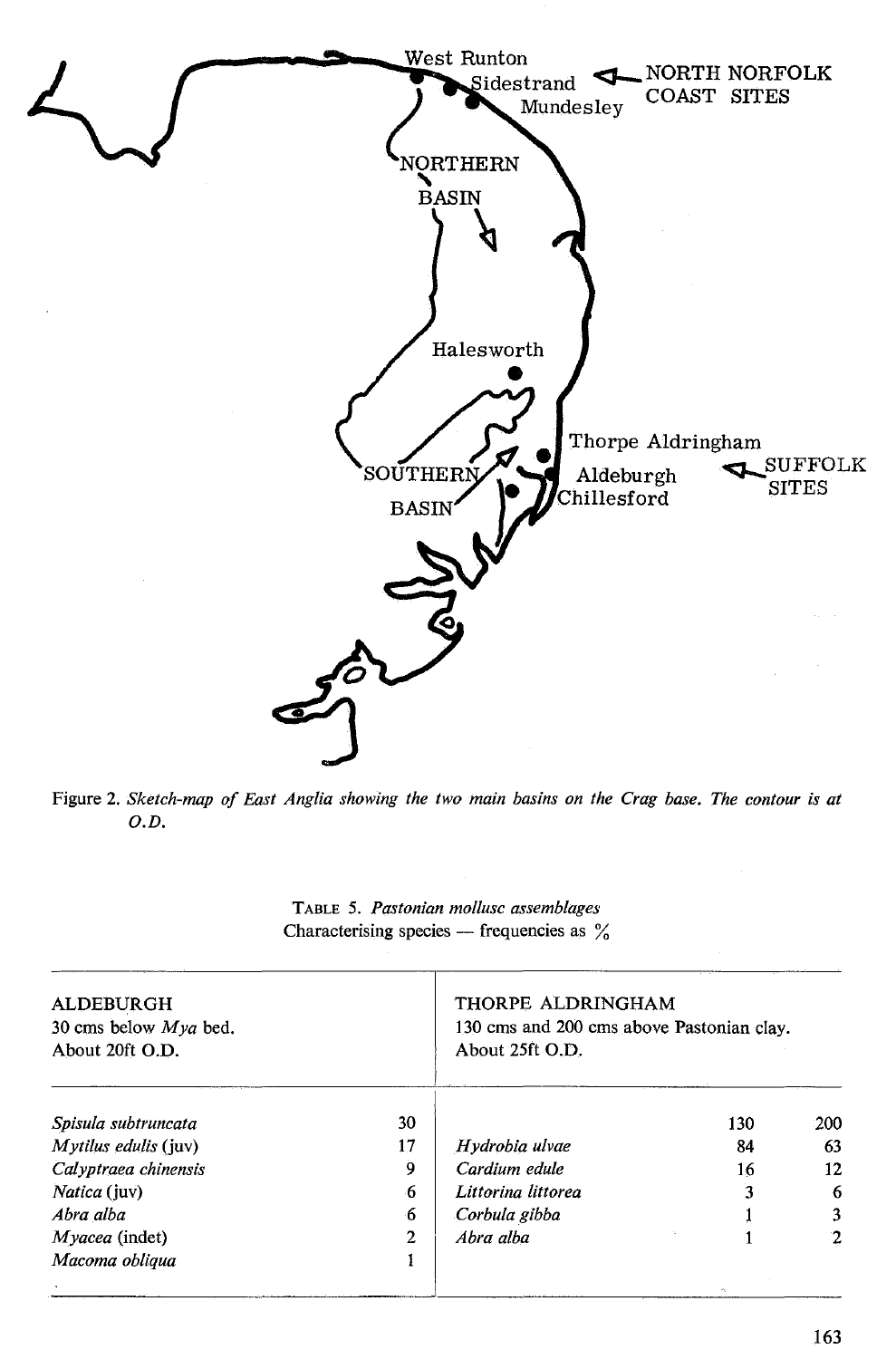*chinensis, Abra alba, Natica* sp and *Macoma obliqua.* This, and the overlying silts, appears to be a shallow sublittoral deposit.

At Chillesford the silts at the top of the section ("Chillesford Clay") have casts of *Mya* and other species *in situ.* The *Mya* bed is discontinuous. Below are sands ("Chillesford Sands'', *"Scrobicularia* Crag") containing mostly worn shells with less than 10  $\%$  of indigenous ones. This appears to be an extensive reworking of Red Crag (with some native shells such as *Scrobicularia);* typical Red Crag occurs at the base of the Church pit section. The silts are Pastonian, but the sands could well be much older.

At Thorpe Aldringham (the "Aldringham Thorpe Pit") is a clay layer with Pastonian pollen. 130 cm and 200 cm above are shelly horizons. The lower has a *Hydrobiaulvae* -*Cardium edule* - Tellinidae - *Littorina littorea* - *Retusa* assemblage, impoverished and apparently of intertidal affinity. Above this is a *Cardium edule – Hydrobia ulvae* – *Littorina littorea* assemblage, also apparently intertidal.

# Beestonian

Gravel deposits overlying the Pastonian on the north Norfolk coast, with ice-wedge casts and involutions and arctic freshwater plant beds. Shells occur in the gravel at West Runton. Almost ail appear to be reworked. Many are freshwater; possibly these are the true Beestonian shells and the marine ones are derived from the Pastonian and Baventian. Reworking is known to have occurred in the formation of the Beestonian pollen spectra. True Beestonian pollen occurs in freshwater Beestonian deposits and Beestonian plus earlier pollen in marine Beestonian deposits.

# Cromerian

Freshwater temperate muds and peats, upon which are estuarine and beach deposits of a marine transgression. 1 have not studied the molluscs of this Stage.

### Lowestoftian

Deposits of cold conditions going up into Till of the Lowestoftian Glaciation.

### *Problems in the research*

1. The use of molluscs for correlations. At present it is not possible to establish a chronology on the basis of Mollusca, as demonstrated by the previous section. This situation may improve when more studies of boreholes have been made, the U.E.A. borings being important here.

2. The Suffolk Pastonian problem. Is the hypothesis for the exclusion of *Macoma balthica* from the Suffolk Pastonian Crag, correct?

3. The use of Mollusca for the determination of climate. The sequence of assemblages gives an indication of steady overall shallowing of the basin as time went on. However, there is no clear picture of climatic changes as indicated by the pollen and Foraminifera. The Mollusca are mostly boreal species in the temperate Stages (with some Lusitanie and Arctic species). In cold periods the deposits generally lack mollusc assemblages. Reasons for this may be:

a) Molluscan communities have a broader climatic tolerance than vegetation or foraminiferal associations. The Boreal zoogeographic region has similar mollusc populations from Iceland to Dover, but vegetation varies from near-Tundra to broad leaved forest in this range.

b) The North Sea Basin was probably landlocked to the south at this time and formed an inlet of the North Atlantic like the Baltic Sea does now. The sole source of Mollusca would have been from the Boreal region between Scotland and Norway, enforcing a boreal mollusc population in temperate periods. In cold periods the reduction of sea level in the southern North Sea caused the onset of non-marine conditions there, times of silt and clay deposition, without marine Mollusca.

These hypotheses cannot be checked without investigation of sites in the 'main Atlant